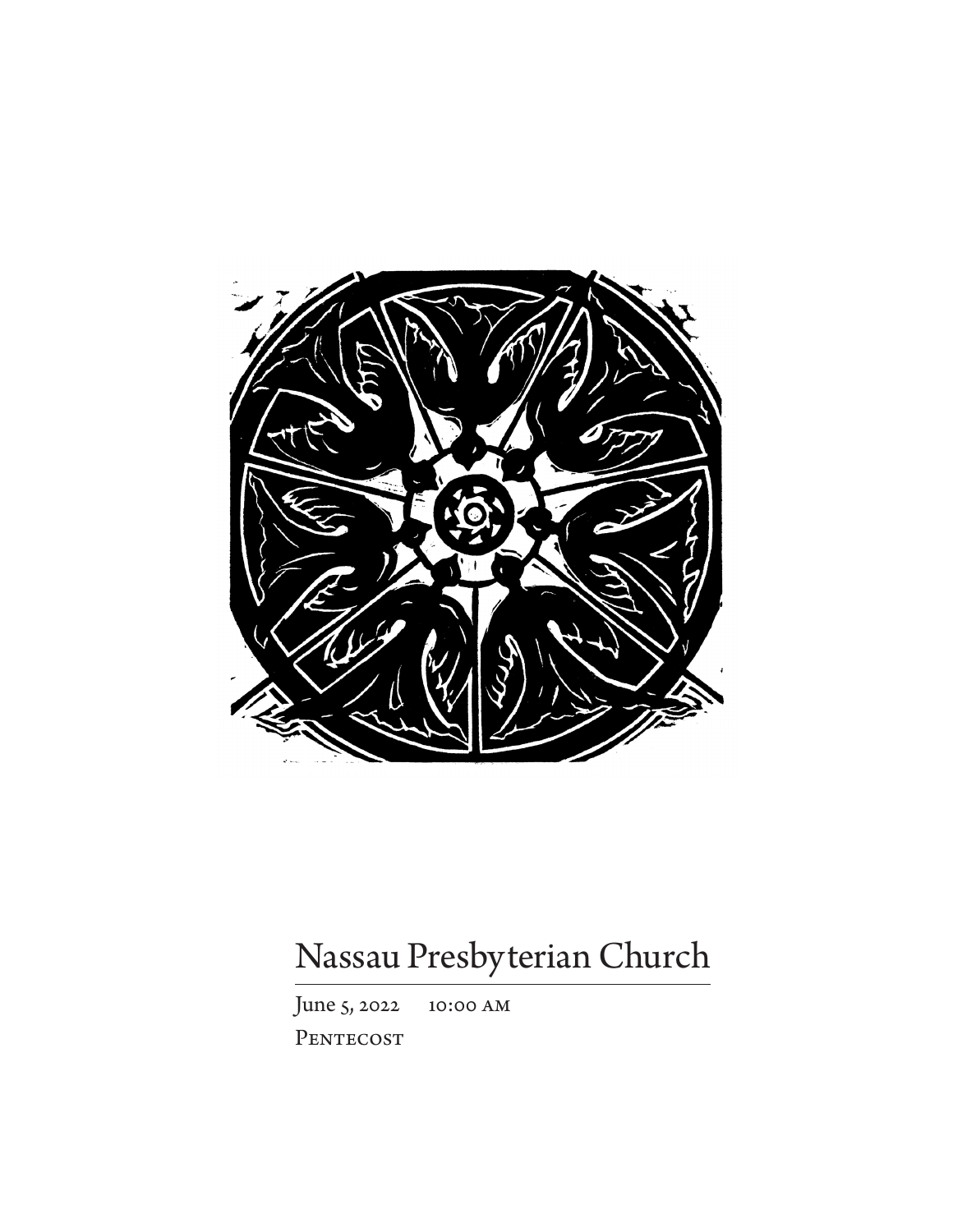

Gathering God calls us together to offer praise, acknowledge sin,<br>and celebrate our adoption as forgiven children.

| Prelude                       | Come Down, O Love Divine                                                                                             | Charles Callahan |
|-------------------------------|----------------------------------------------------------------------------------------------------------------------|------------------|
| $\bullet$ Introit             | Spirit of the Living God                                                                                             | Red Hymnal 288   |
|                               | At the sign • you may stand. Hymn indicates the red pew hymnal Glory to God.<br>Bold text is read or sung in unison. |                  |
| $\bullet$ Call to Worship     |                                                                                                                      | Psalm 104:31, 33 |
|                               | May the glory of the Lord endure forever;                                                                            |                  |
|                               | May the Lord rejoice in the Lord's works!                                                                            |                  |
|                               | We will sing to the Lord as long as we live.                                                                         |                  |
|                               | We will sing praise to our God while we have being.                                                                  |                  |
|                               | Come, people of God, let us sing praise and worship God!                                                             |                  |
|                               | • Opening Hymn Praise the Lord! God's Glories Show                                                                   | Red Hymnal 33    |
| Prayer of Confession          |                                                                                                                      |                  |
| Holy and merciful God,        |                                                                                                                      |                  |
| in your presence we confess   |                                                                                                                      |                  |
|                               | our failure to be what you created us to be.                                                                         |                  |
|                               | You alone know how often we have sinned                                                                              |                  |
|                               | in wandering from your ways,                                                                                         |                  |
| in wasting your gifts,        |                                                                                                                      |                  |
| in forgetting your love.      |                                                                                                                      |                  |
| By your loving mercy,         |                                                                                                                      |                  |
| help us to live in your light |                                                                                                                      |                  |
| and abide in your ways,       |                                                                                                                      |                  |
|                               | for the sake of Jesus Christ our Savior.                                                                             |                  |
| Amen.                         |                                                                                                                      |                  |
|                               |                                                                                                                      |                  |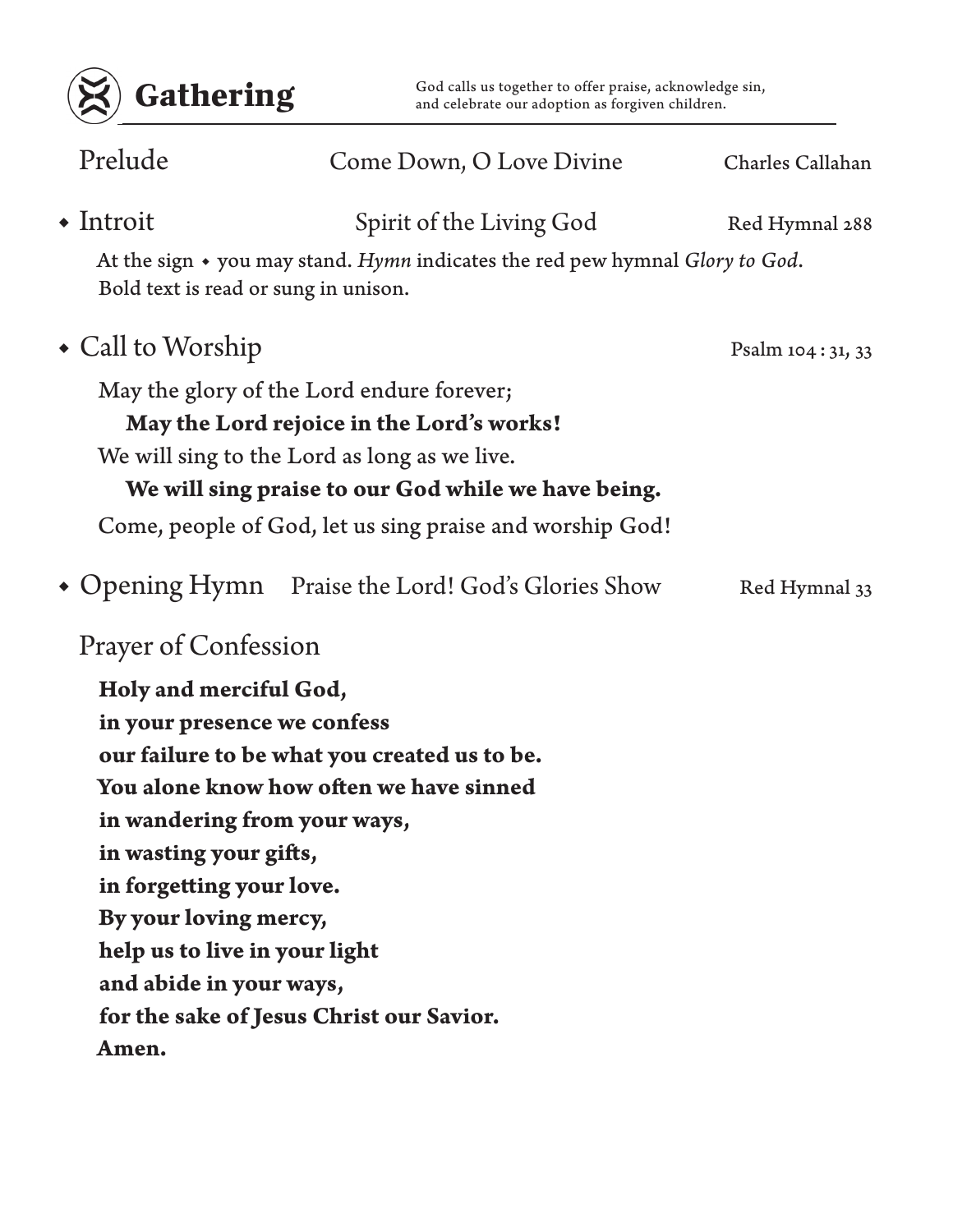Assurance of Forgiveness

Friends in Christ, hear and believe the good news of the Gospel. **In Jesus Christ we are forgiven. Thanks be to God.**

Response Glory to God, Whose Goodness Shines on Me Red Hymnal 582

Words of Welcome



## **Proclaiming the Word We encounter the Word in speech and song as we interpret and expound scripture.**

as we interpret and expound scripture.

### Time with Children

Children, age 2 to grade 2, may now leave for a Bible story and activity time. Parents may pick-up children in room 04 (lower level) at the end of the service.

Prayer for Illumination

**Lord, open our hearts and minds by the power of your Holy Spirit, that as the Scriptures are read and your Word is proclaimed, we may hear with joy what you say to us today. Amen.**

Scripture Lesson Romans 5:1-5 NRSV

Therefore, since we are justified by faith, we have peace with God through our Lord Jesus Christ, through whom we have obtained access to this grace in which we stand, and we boast in our hope of sharing the glory of God. And not only that, but we also boast in our afflictions, knowing that affliction produces endurance, and endurance produces character, and character produces hope, and hope does not put us to shame, because God's love has been poured into our hearts through the Holy Spirit that has been given to us.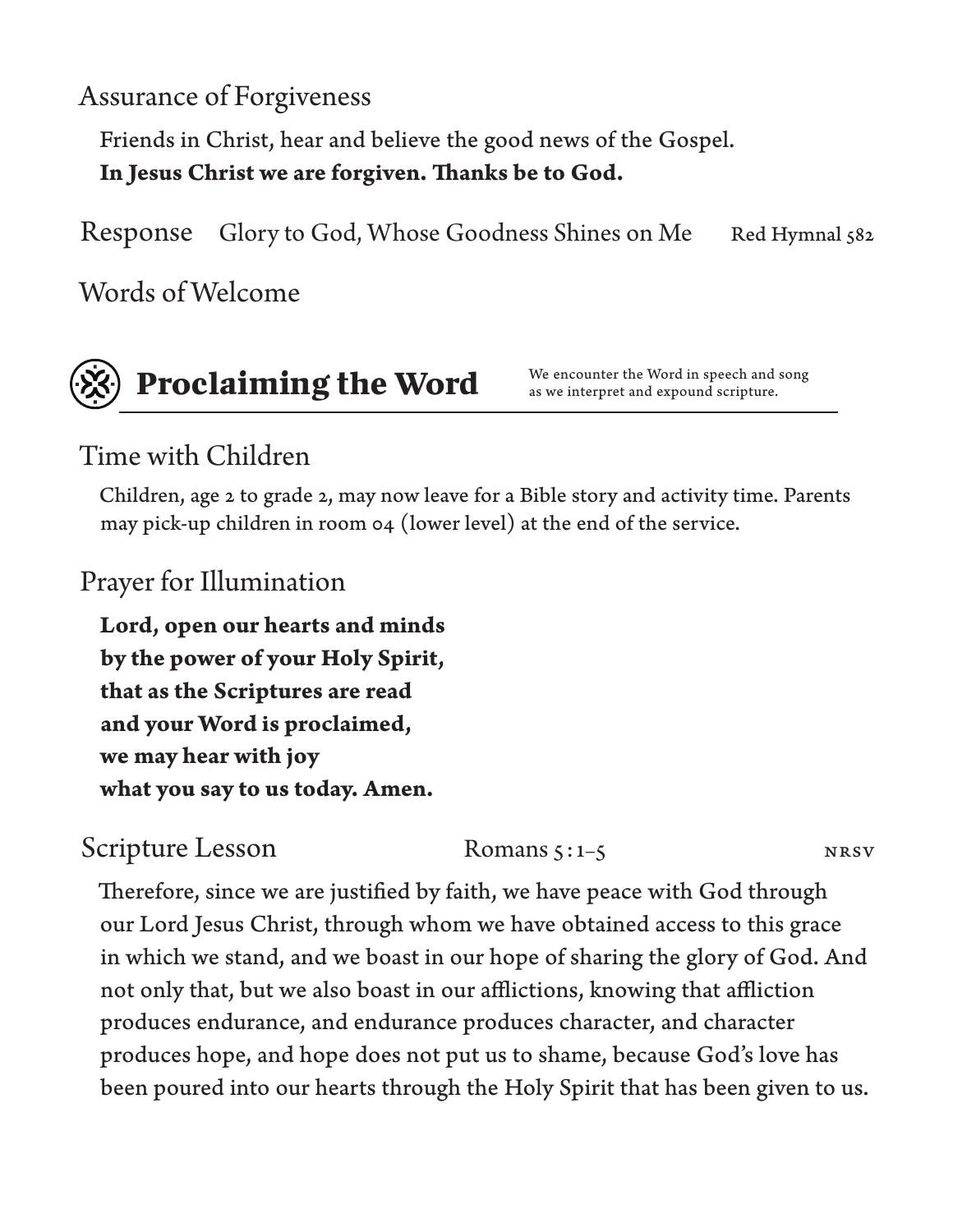| <b>E</b> Thanksgiving       |        |  |  |
|-----------------------------|--------|--|--|
| $\triangleleft$ Sermon Hymn | Come I |  |  |

We respond by presenting our offerings, setting the table, lifting prayers, and praising the triune God.

Come Down, O Love Divine Red Hymnal 282

Offertory The Gift of Love Hal Hopson Based on I Corinthians 13

| The Sacrament of Holy Communion |  |
|---------------------------------|--|
|---------------------------------|--|

Invitation

The grace of our Lord Jesus Christ be with you. **And also with you.** Lift up your hearts. **We lift them up to the Lord.** Let us give thanks to the Lord our God. **It is right to give God thanks and praise.**

Words of Institution

| Sharing of the Bread     | Prayer              | René Vierne           |
|--------------------------|---------------------|-----------------------|
| Sharing of the Cup       | Prelude on Bunessan | <b>Richard Proulx</b> |
| <b>Concluding Prayer</b> |                     |                       |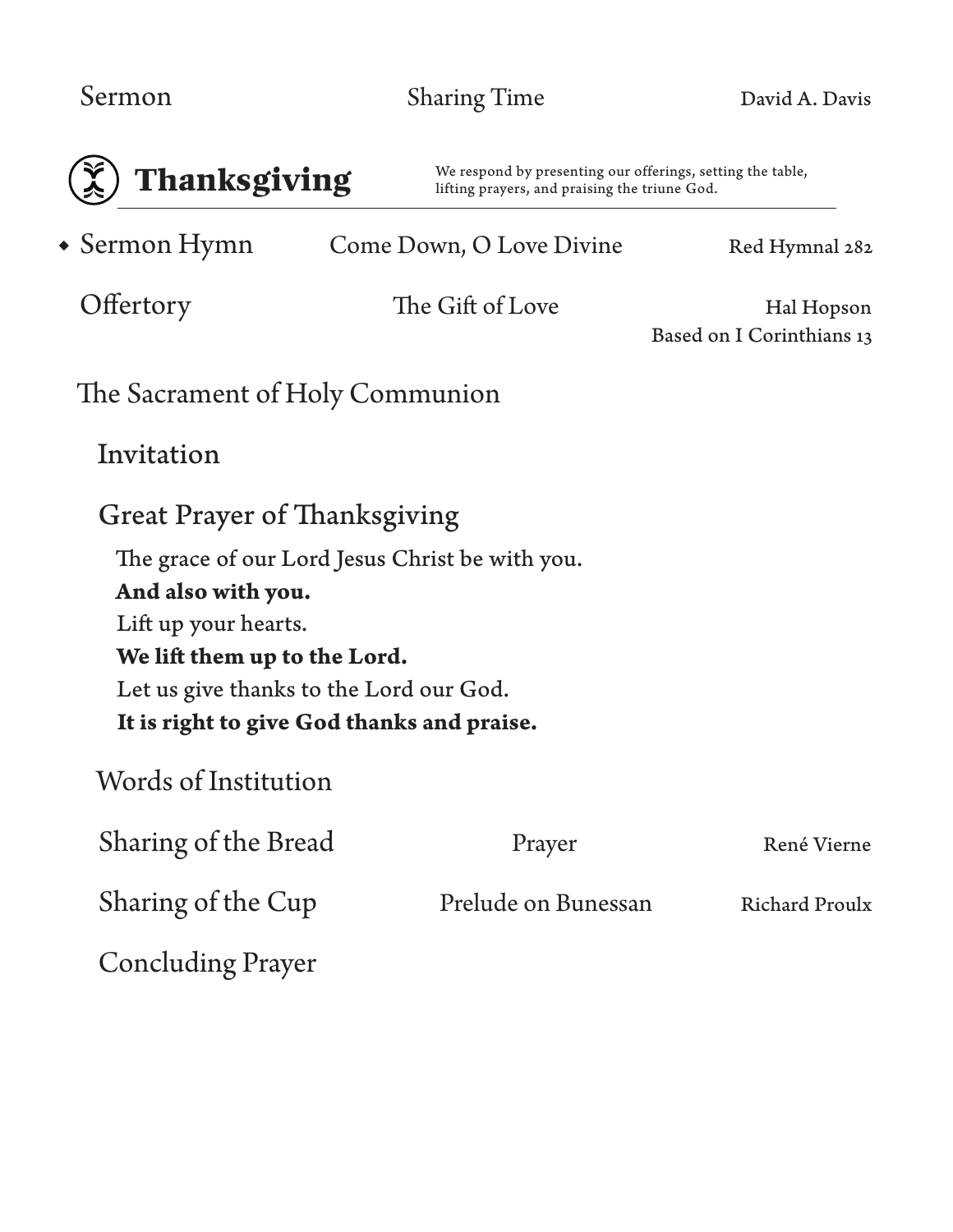

Closing Hymn Christ Be Beside Me Red Hymnal 702 ◆

Benediction ◆

| Postlude | Prelude and Fugue in C Major (BWV 553) | J.S. Bach |
|----------|----------------------------------------|-----------|
|----------|----------------------------------------|-----------|

Preacher David A. Davis

Liturgist Nancy Lammers Gross

Time with Children Carol Wehrheim

Musicians *SummerChoir* Noel Werner, director & organist Sound Engineer Nick Mastalesz

Livestream Operators Tom Coogan Doug Ladendorf

#### Cover Art

"Seven Doves", a linocut by Elizabeth Steele Halstead.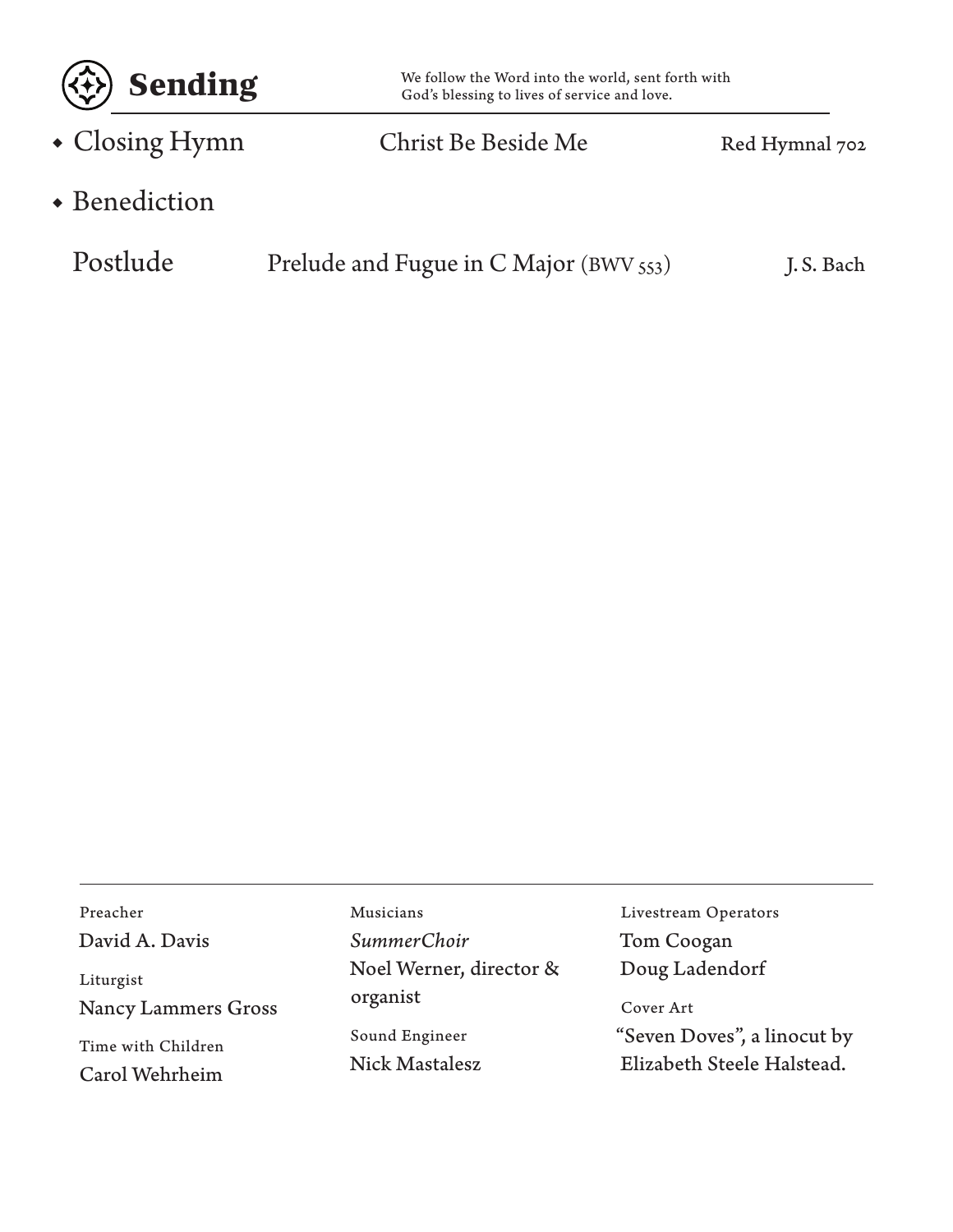### We've Got A Lot To Celebrate!

Come join the party as we mark Lauren McFeaters' 20+ years of ministry at our church and God's faithfulness to this congregation through each year and generation.

A church parking lot picnic will take place following the 10:00 a.m. worship service plus some new Nassau Pres gear will be up for grabs. All are welcome!

*Sunday Morning Schedule for June 12:*

9:00 am–Summer Choir

9:00 am–Adult Education

10:00 am–Worship

11:00 am–All Church Picnic

### *Summer Sunday Schedule*

May 22–September 4, 2022:

9:00 am—Summer Choir

10:00 am—One service of worship, livesteam and in person. Church school for age 2 through grade 2 in Room 04 following the Time with Children in worship.

11:15 am—Adult Education class in the Assembly Room 11:15 am–12:00 pm